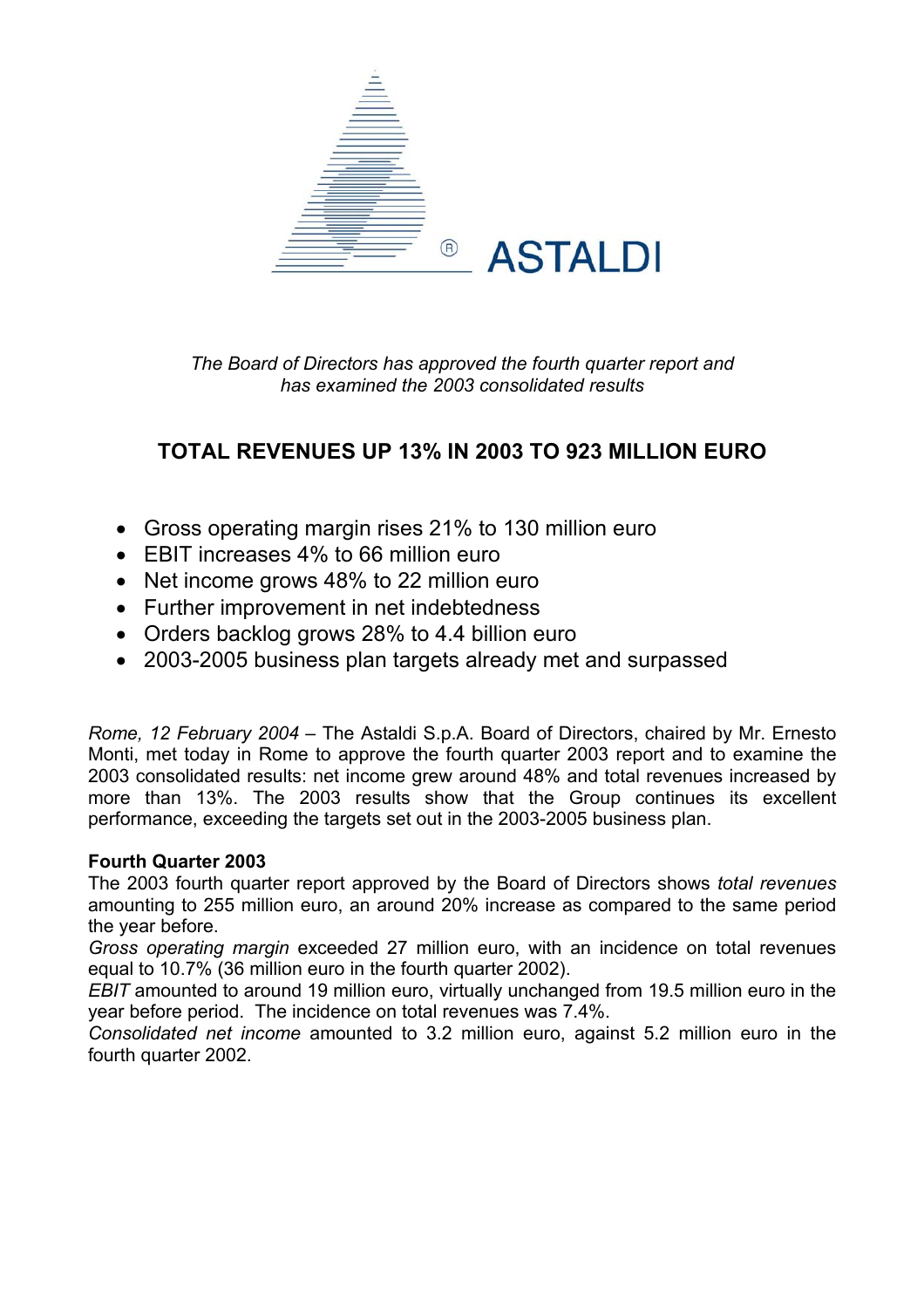### **2003 Preliminary results**

At Group level, 2003 preliminary figures show *total revenues* amounting to 923 million euro, a more than 13% increase compared to the previous year.

*Gross operating margin* amounted to around 130 million euro, a more than 21% increase over the 2002, with an incidence on total revenues equal to 14%. *EBITDA* also increased visibly, reaching around 113 million euro, a 26% rise over the previous year.

*EBIT* exceeded 66 million euro, up 4% as compared to 2002. The incidence on total revenues was 7.2%.

*Consolidated net income* for 2003 exceeded 22 million euro, rising by more than 48% as compared to the previous year.

Astaldi CEO, Vittorio Di Paola, commented "2003 was clearly a growth year with earnings rising sharply and turnover nearing a billion euro, a level we expect to reach in 2004".

The *net financial position* as at December 31, 2003 shows 128 million euro in indebtedness, a visible improvement over the previous year if compared to the rising total revenues.

In 2003 Astaldi won 1,838 million euro in new orders, exceeding the business plan target, lifting the total value of the Group's orders backlog to 4,407 million as at December 31, 2003, a 28% increase compared to January 1<sup>st</sup>, 2003. As a result of this performance, Astaldi has achieved in advance the business plan target set for year-end 2005.

The table below summarizes developments in the orders portfolio in 2003 broken down by the main areas of activities.

| <b>Millions of euro</b>                  | 01/01/2003 | <b>New orders</b> | <b>Production</b> | 31/12/2003 |  |
|------------------------------------------|------------|-------------------|-------------------|------------|--|
| Railways and underground s               | 905        | 1,429             | (322)             | 2,013      |  |
| Road and motorways                       | 808        | 180               | (265)             | 723        |  |
| Airports and ports                       | 82         | 29                | (22)              | 89         |  |
| Hydraulic and hydroelectric power plants | 346        | 82                | (115)             | 313        |  |
| Civil and industrial buildings           | 543        | 3                 | (147)             | 399        |  |
| Operations                               | 755        | 115               | 0                 | 870        |  |
| <b>Total portfolio</b>                   | 3,439      | 1,838             | (870)             | 4,407      |  |

In the fourth quarter, the Municipality of Milan formalized its nomination of Astaldi as sponsor of the group of companies bidding to construct the new Line 5 for the Milan Underground system under project financing. The value of the project with reference to the construction only amounts to around 504 million euro. The contract is expected to be signed by year-end 2004, after the bid competition and negotiated procedure, in which Astaldi will enjoy pre-emption rights. The new Line 5 will be the first urban transport project to be executed in Italy using the project financing formula.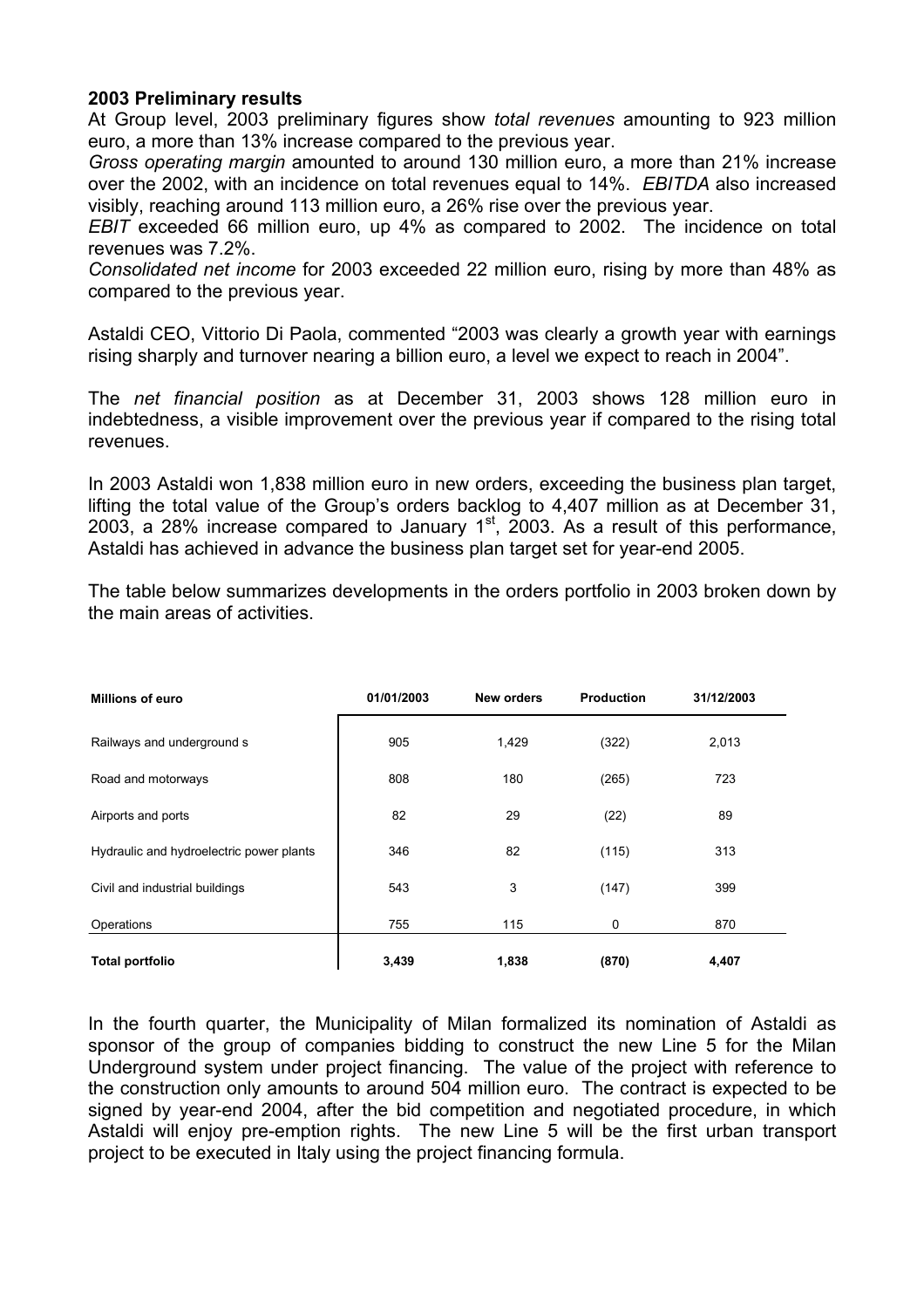In the same period, Astaldi was named Sponsor for the construction and later operation of four hospitals in Tuscany. The total value for the construction only amounts to around 330 million euro.

Astaldi has submitted two project financing proposals to the Municipality of Rome for the construction of Line C of the city's underground system and the Appia Antica underpass. The Company has also submitted a project financing proposal to ANAS for the Avellino-Salerno-Reggio Calabria highway intersection. The results of these proposals still have to come in.

ли в области в области в области в области в области в области в области в области в области в области в облас<br>В области в области в области в области в области в области в области в области в области в области в области<br>

*Astaldi listed on the Star segment of the Italian Stock Exchange, has more than 75 years of business experience in the design and construction of large civil engineering projects in Italy and abroad.* 

*The Group operates in the following business areas:* 

- *transport infrastructure (railways, underground systems, roads, highways, airports, and ports);*
- *hydraulic and hydroelectric power plant works (dams, hydroelectric plants, aqueducts, oil pipelines, gas pipelines, purification plants);*
- *civil and industrial buildings (hospitals, universities, courthouses, construction works at electricity and nuclear power plants, parking lots);*
- *operations for such works as parking lots, reclamation systems, etc.*

*The Group currently operates as a General Contractor capable of promoting financial aspects and coordinating all the resources and skills necessary for the optimal construction and operation of complex and high-value public works.* 

### **For further information:**

tel. 06/41766389 Tel. 06/42020970 *Alessandra Onorati Giancarlo Frè Torelli* Head of External Relations *Andrea Lijoi*  and Investor Relations

### **Astaldi S.p.A. PMS Corporate Communications.**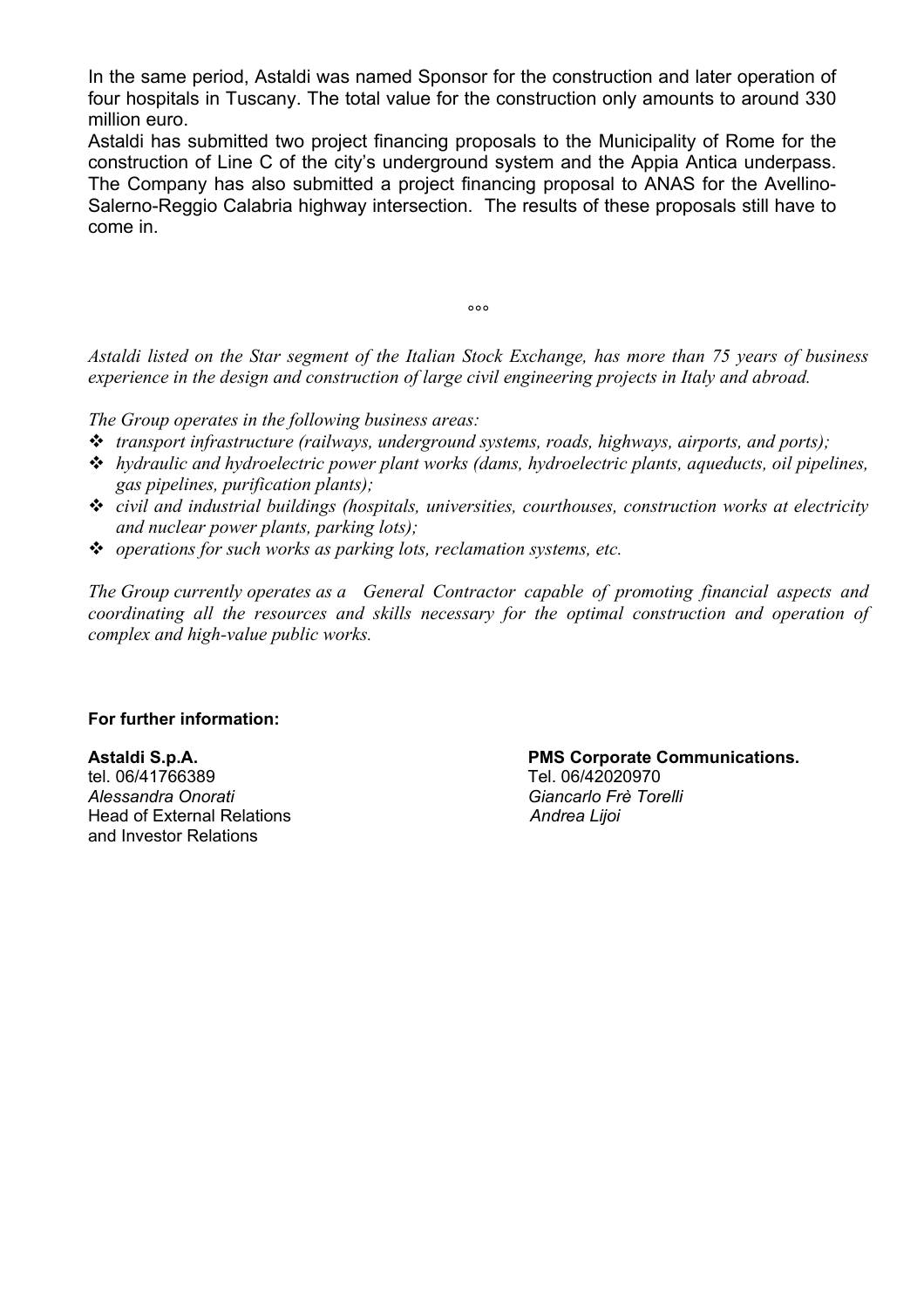### **CONSOLIDATED BALANCE SHEET**

| (Thousand of euro)                             | December 31<br>2003 | September 30<br>2003 | December 31<br>2002 | September 30<br>2002 |
|------------------------------------------------|---------------------|----------------------|---------------------|----------------------|
|                                                |                     |                      |                     |                      |
| Net intangible fixed assets                    | 52,191              | 51,059               | 58,292              | 44,172               |
| Net tangible fixed assets                      | 106,318             | 106,902              | 93,725              | 85,718               |
| Equity investments                             | 27,723              | 31,831               | 33,909              | 26,130               |
| Other net assets                               | 16,296              | 16,837               | 14,398              | 25,493               |
| Total net fixed assets                         | 202,528             | 206,629              | 200,324             | 181,513              |
| Inventories                                    | 41,316              | 43,367               | 40,620              | 35,612               |
| Work in progress                               | 191,640             | 251,005              | 198,343             | 286,065              |
| Trade receivables                              | 249,837             | 256,995              | 236,738             | 180,585              |
| Other assets                                   | 202,445             | 204,727              | 224,869             | 198,919              |
| Advance payments                               | (120, 555)          | (116, 320)           | (133, 362)          | (107, 276)           |
| Subtotal                                       | 564,683             | 639,774              | 567,208             | 593,905              |
| Due to suppliers                               | (195, 878)          | (221, 653)           | (195, 154)          | (170, 912)           |
| Other liabilities                              | (140, 169)          | (153, 923)           | (144, 453)          | (157, 352)           |
| Subtotal                                       | (336, 047)          | (375, 576)           | (339, 607)          | (328, 264)           |
| Working capital                                | 228,636             | 264,198              | 227,601             | 265,641              |
| Employees' indemnity fund                      | (12, 189)           | (12,101)             | (11,970)            | (11, 844)            |
| Contractual risks reserve                      | (50, 286)           | (53,796)             | (50,650)            | (50,680)             |
| Other reserves                                 | (13,036)            | (14,258)             | (23, 855)           | (20,067)             |
| <b>Total reserves</b>                          | (75, 511)           | (80, 155)            | (86, 475)           | (82, 591)            |
| Net invested capital                           | 355,653             | 390,672              | 341,450             | 364,563              |
| Cash and short-term financial receivables      | 149,983             | 133,713              | 155,261             | 116,576              |
| Financial receivables included in fixed assets | 73,025              | 105,531              | 56,399              | 45,315               |
| Medium/long-term financial debt                | (246,099)           | (261, 851)           | (212, 594)          | (211, 420)           |
| Short-term financial debt                      | (105, 219)          | (142, 539)           | (118,205)           | (97, 854)            |
| Net financial assets/liabilities               | (128, 310)          | (165, 146)           | (119, 139)          | (147, 383)           |
| Net convertible bond                           | $\bf{0}$            | $\bf{0}$             | $\bf{0}$            | $\bf{0}$             |
| Consolidated net equity                        | 227,185             | 224,718              | 222,004             | 216,387              |
| Minority interest                              | 158                 | 808                  | 307                 | 793                  |
| Net equity                                     | 227,343             | 225,526              | 222,311             | 217,180              |
| Personal guarantees                            | 1,711,172           | 1,743,078            | 1,653,148           | 1,494,176            |
| Risk of recourse from factors                  | 86,168              | 84,244               | 164,806             | 123,453              |
| Other memorandum accounts                      | 29,660              | 27,452               | 27,452              | $\theta$             |
| Real guarantees                                | $\theta$            | 43,969               | $\theta$            | $\theta$             |
| Third-party bank guarantees in our favour      | 22,189              | 22,226               | 21,932              | 17,772               |
| Total commitments and guarantees               | 1,849,189           | 1,920,969            | 1,867,338           | 1,635,401            |